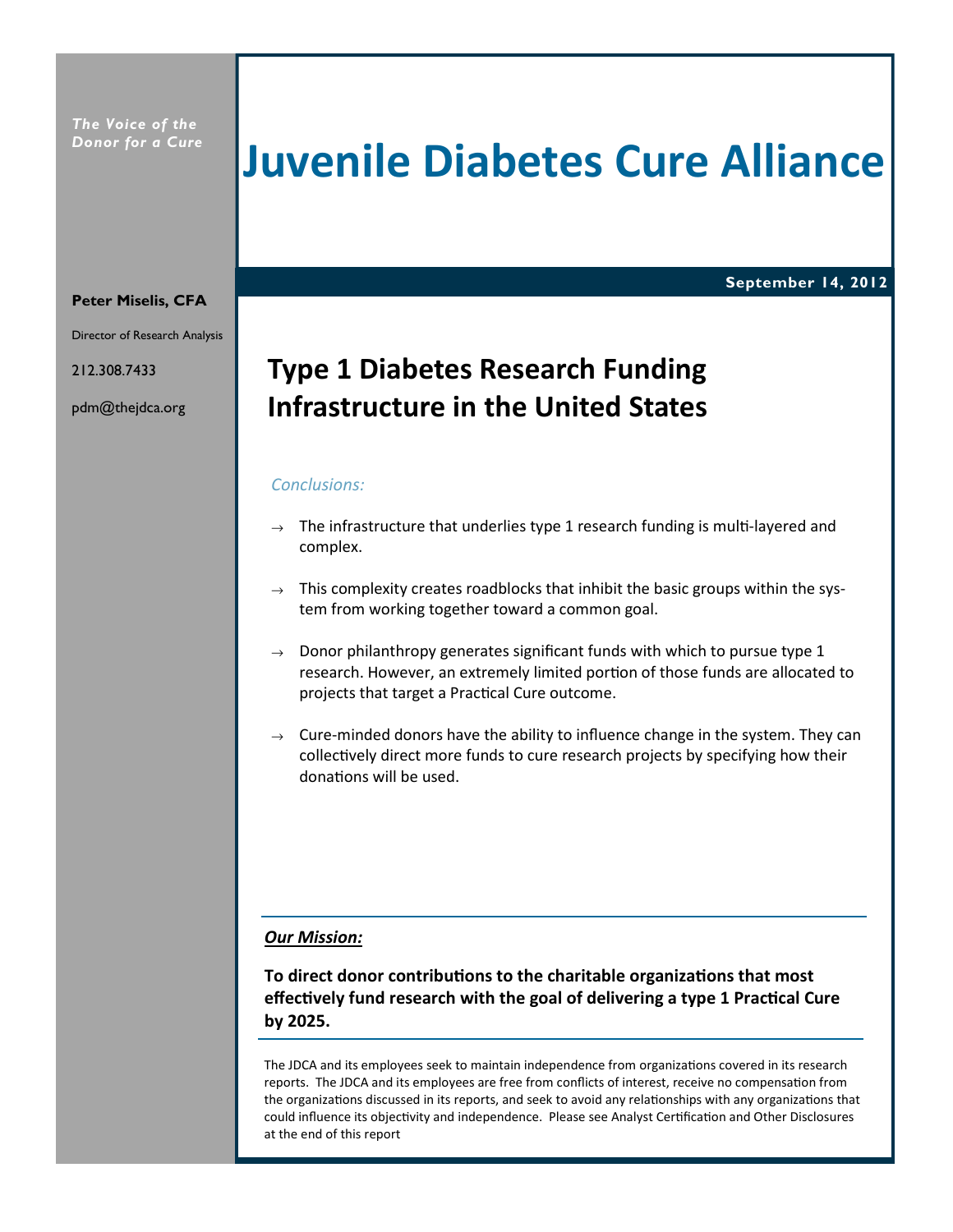This report provides an introduction to the infrastructure that supports type 1 diabetes research in the United States. With the donors' interest in mind, we describe the type 1 diabetes research funding system by following the money trail from source to laboratory.

The trail will reveal that the research infrastructure is multi-layered and complex. Its labyrinthine structure inhibits focus, transparency, and constructive collaboration, which could significantly slow progress to a cure. However, donors can indeed improve the situation if we work in alliance to counteract the inherent obstacles within the infrastructure. The report is written in three parts. The first gives a big-picture overview of the diabetes research universe. The second classifies major players in the universe as sources, bundlers, and spenders. The third discusses actions that donors can take to influence change.

### I. Overview

The following chart provides a comprehensive and holistic view of the diabetes research system as it exists today. The chart visually depicts how funding for diabetes research advances from source to application. The money trail originates with the sources of funding, which appear in the green boxes and include private philanthropy and government grants. Yellow and blue boxes located in the center of the chart show the position of the charities and research centers as middlemen, or bundlers that raise funds and direct dollars to projects. The money trail ends at the top bar, entitled "Individual Research Projects," which reflects the thousands of research projects funded by the money sources.



## Type 1 Research Infrastructure in the United States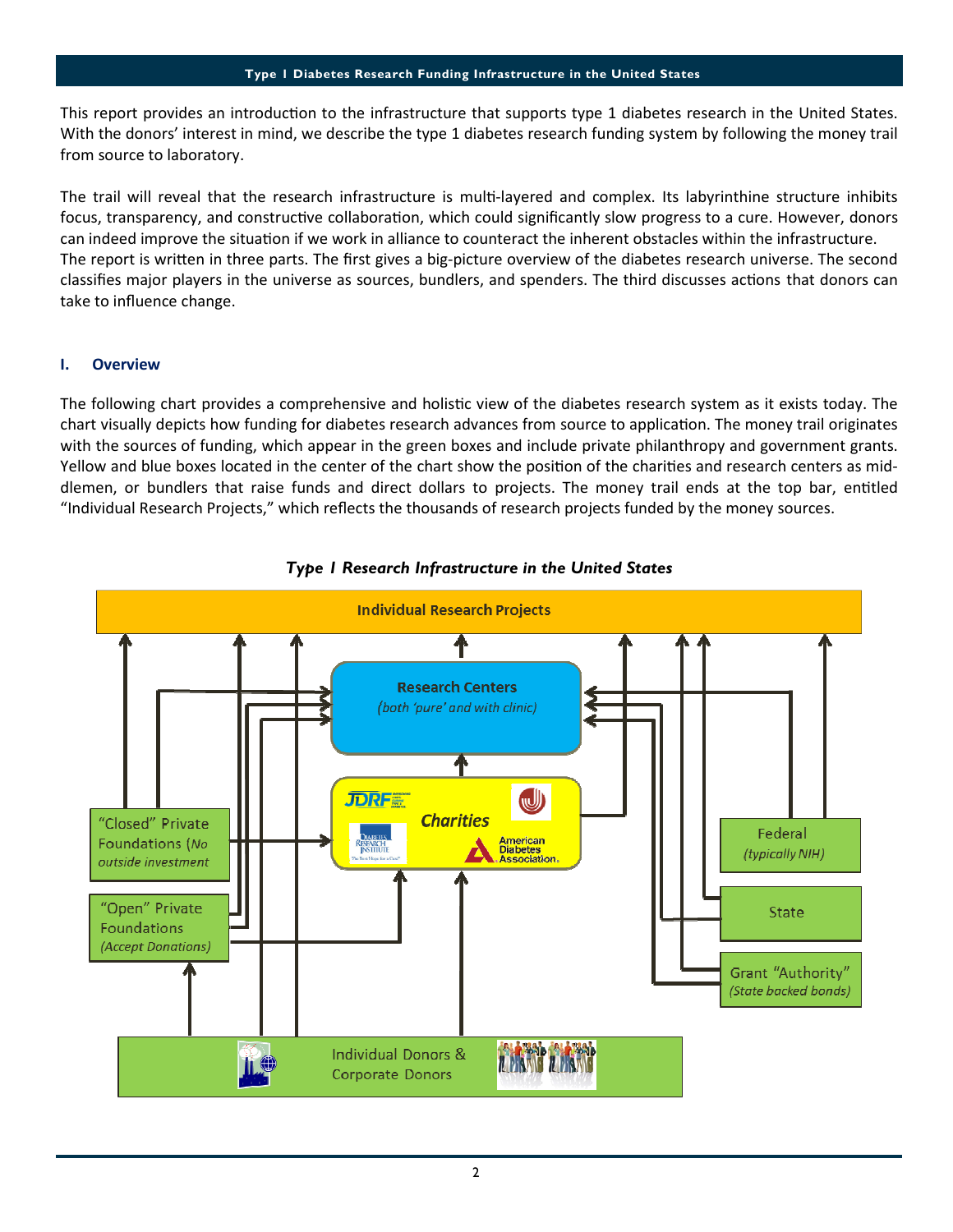#### II. Sources, Bundlers, and Spenders

In simplified terms, sources, bundlers, and spenders are the three basic groups that make up the type 1 diabetes research infrastructure. The sources provide the funds; the bundlers collect, package, and redirect the funds; and the spenders utilize the funds. Each group possesses its own unique complexities, as discussed below.

#### **Sources**

Donor philanthropy and government grants together deliver an estimated \$700-800 million dollars per year to all types of activities related to type 1 diabetes.<sup>1</sup> These funds are used for research, education, fundraising, and lobbying, with the research dollars covering all major type 1 diabetes topics, including complications, treatment, prevention, and cure.<sup>2</sup> We estimate that philanthropy raises roughly 50% of the total dollars, while the other 50% derives from government grants.

Only a miniscule percentage of the total amount raised from philanthropy and government sources is allocated to Practical Cure research, i.e. research that would deliver a cure-like outcome for people who are now living with type 1 diabetes.

#### Bundlers

The major charities and regional research centers are the major bundlers of donated funds. The JDCA closely monitors the four main charities: JDRF, ADA, DRIF, and Joslin, all of whom are adept at raising funds. Additionally, we have examined roughly forty research centers that comprise the largest type 1 research programs throughout the United States. These organizations collect money any way they can  $-$  directly from donors, from grants by the big charities, and through government grants. All compete with one another for a finite pool of funds.

The bundlers have the responsibility and authority to allocate the funds as they see fit. Once the bundlers receive a dollar, it becomes very difficult to determine how the donated dollar is actually utilized, and nearly impossible to track the results, or lack thereof, that the donated dollar has driven.

#### **Spenders**

The scientists conducting research and performing clinical trials are the spenders in the infrastructure. There may be more than one thousand type 1 research projects underway in the United States. Most of these projects are in early stages of development and have yet to reach testing in humans. Of the projects that are currently in human clinical trials, only five have a shot at delivering a Practical Cure outcome or better in the near term. The system, as a whole, is not driving nearly enough high-quality projects into human clinical trials.

#### III. Implications for Action

The complexity of the type 1 research infrastructure inhibits rapid progress toward a cure. The current funding system fosters conflicts of interest that preclude a united focus on the most promising cure research. While there is clear merit in funding a wide range of research projects, it is imperative that cure projects with the greatest potential, i.e. with a reasonable chance of delivering a practical cure in the near future, are fully funded. To ensure that such projects receive the requisite funding, the community must unite with the common goal of ensuring that there is a consistent definition of "high potential projects."

The competitive nature of the funding structure also creates a situation where the bundlers and research centers are incented to withhold information from their competitors. As a result, there is a distinct lack of transparency in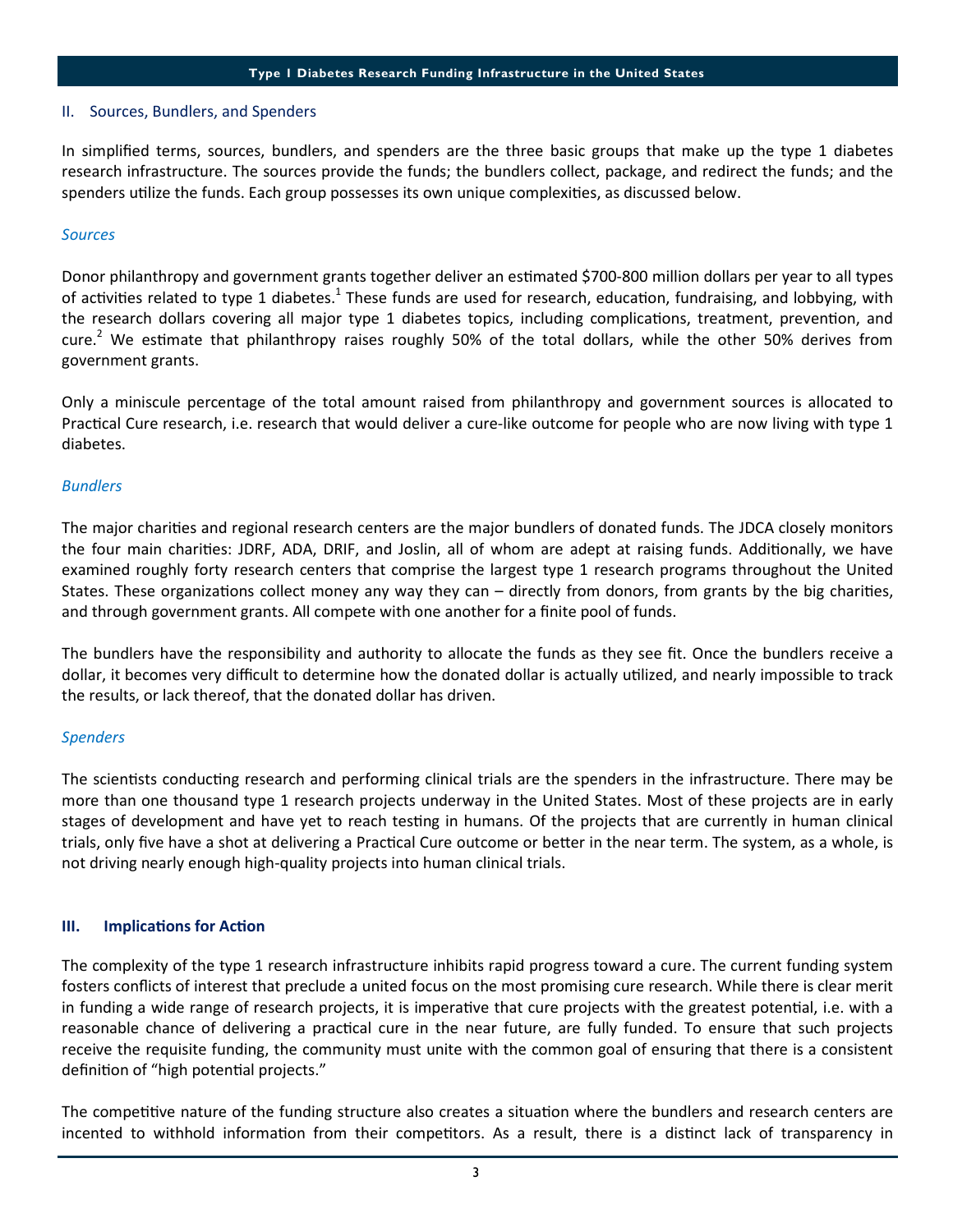#### Type 1 Diabetes Research Funding Infrastructure in the United States

communicating details related to the progress of specific research projects. Improving transparency would result in donors having a better gauge on whether or not their dollars are being used effectively.

We believe strongly in the value of competition to spur individuals to excellence. But we also believe that an appropriate amount of collaboration, by which the best ideas can be shared constructively, is essential to accelerate collective progress towards a cure in the near future. As it stands, the structure clearly emphasizes competition to the detriment of collaboration.

If all players in the infrastructure were to establish a strategic priority to fund and support projects which have the best chance for success in the near-term, it would fundamentally improve the system. To do this, they would need to 1) adopt a baseline definition of a cure, which the JDCA suggests is a Practical Cure or better, and 2) introduce a clear timeline to achieve the cure outcome. Without implementing these changes, the infrastructure will continue to send researchers down numerous paths toward no particular goal and without a clear timetable.